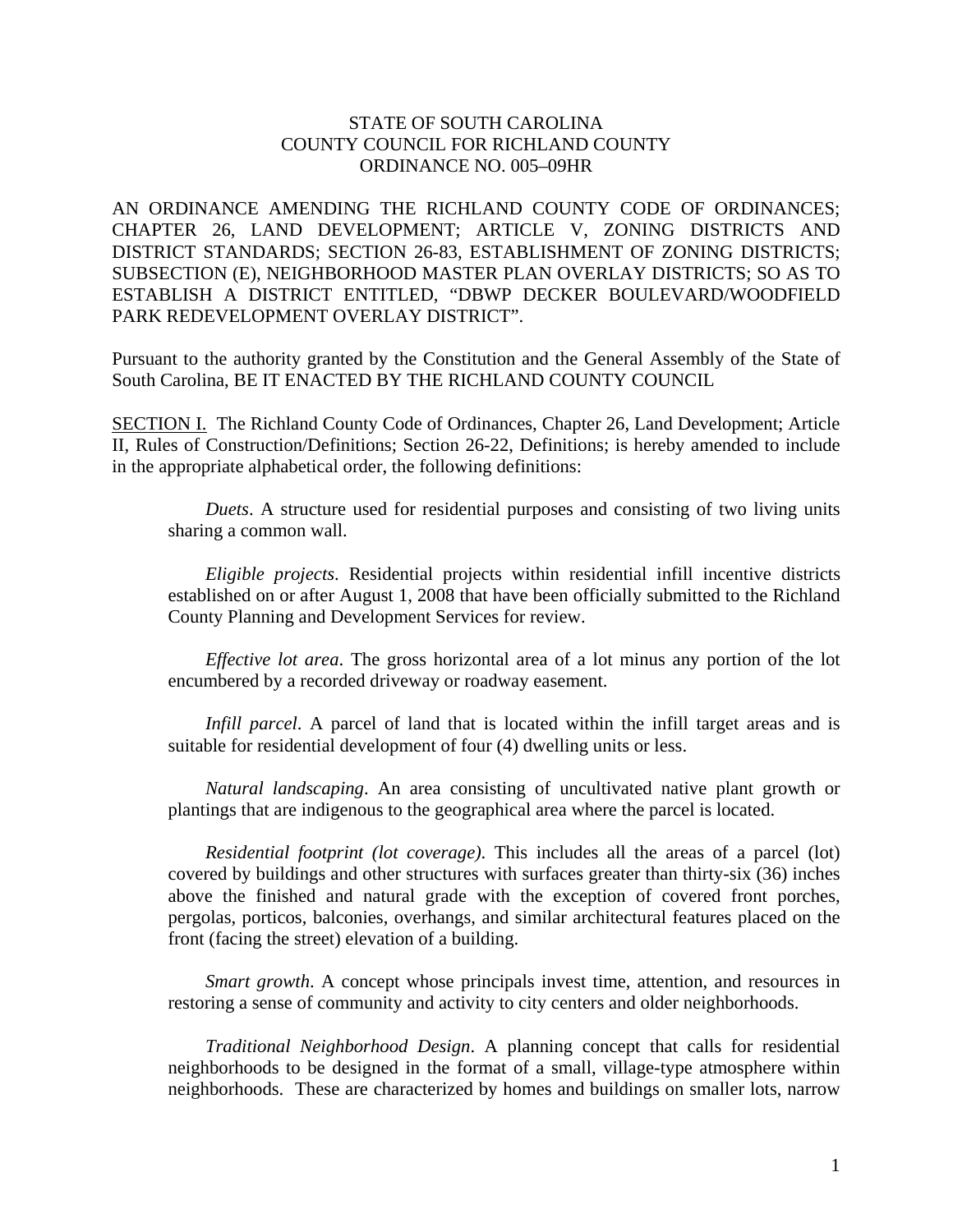front yards with front porches and gardens, detached garages in the backyard, walkable streets (sidewalks), pubic parks and green spaces.

SECTION II. The Richland County Code of Ordinances, Chapter 26, Land Development; Article V, Zoning Districts and District Standards; Section 26-83, Establishment of Zoning Districts; Subsection (e), is hereby amended to read as follows:

(e) *Neighborhood Master Plan overlay districts.* Neighborhood Master Plan overlay districts are zoning districts intended to promote the revitalization of existing blighted commercial and residential areas, while encouraging reinvestment in and reuse of areas in the manner consistent with the specific master planning area and Comprehensive Plan for Richland County. Revitalization initiates housing and economic opportunities, which promotes socially vibrant centers of community life through the coordinated efforts of public, private, and community organizations. For the purpose of this chapter, the following neighborhood Master Plan overlay districts are established in the zoning jurisdiction of Richland County, South Carolina:

#### CRD Corridor Redevelopment Overlay District DBWP Decker Boulevard/Woodfield Park Neighborhood Redevelopment Overlay **District**

SECTION III. The Richland County Code of Ordinances, Chapter 26, Land Development; Article V, Zoning Districts and District Standards; is hereby amended by the creation of a new Section, to read as follows:

# **Sec. 26-109 DBWP Decker Boulevard/Woodfield Park Neighborhood Redevelopment Overlay District.**

(a) *Purpose*. The DBWP Neighborhood Overlay District is intended to promote the revitalization of the existing vacant, neglected or abandoned residential property in this area. This is sought through encouraging the reinvestment in and reuse of these locations in a manner that promotes the infill for housing, consistent with the Comprehensive Plan for Richland County. This infill revitalization initiates many housing and economic opportunities and promotes more socially active and environmentally responsible communities in conjunction with public, private and community organizations.

# (b) *Applicability/Establishment*.

- (1) The DBWP Neighborhood Overlay District may be approved and designated by County Council for any area within the county that has already had a Master Plan approved and adopted by the County Council; provided, however, the standards of such district shall remain **optional**, as described in subparagraph (2), below.
- (2) Once a DBWP Neighborhood Overlay District is applied to a designated area of the county, the development standards of the underlying district shall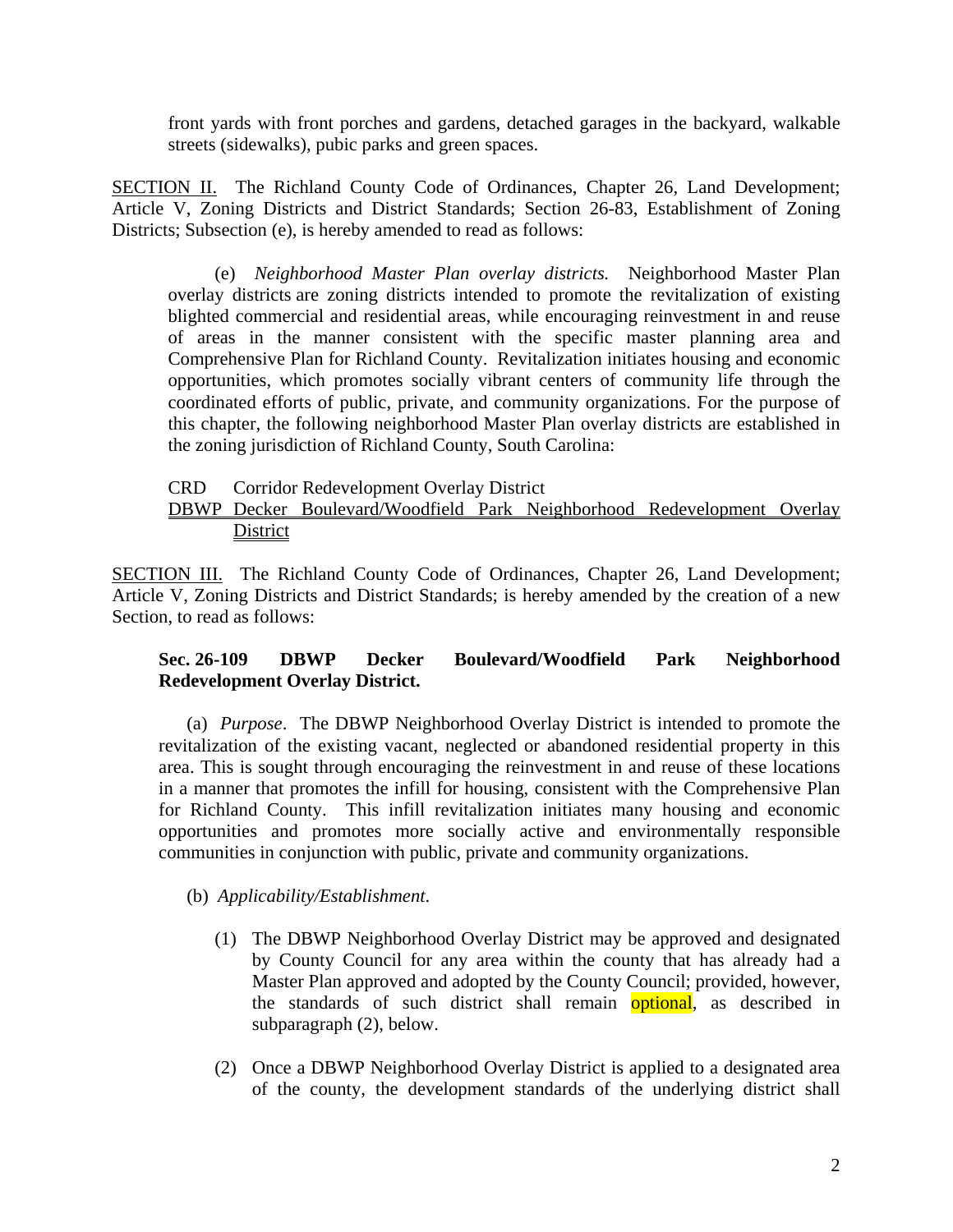remain in place until such time as a property owner applies to the Planning and Development Services Department to have the standards of the DBWP Neighborhood Overlay District apply to his/her property. Only one set of standards shall apply to any one parcel of land, and a property owner is not allowed to simultaneously use the development standards of both districts.

(c) *Permitted uses*. In addition to uses permitted in the underlying zone, the following uses are permitted in the DBWP Neighborhood Overlay District:

- (1) *Residential*.
	- a. One single-family detached dwelling and one accessory structure (which may contain a dwelling unit) per lot is allowed.
	- b. Duets, Triplexes, attached Single Family Dwellings, townhomes and other single and multi-family dwelling units (up to four) that meet required overlay setback standards [see subsection (e) (1) below].
	- c. Home occupations are allowed if the use is clearly secondary to the use of the dwelling for residential purposes, and does not change the residential character of the dwelling.
- (2) *Commercial/Employment*. Small-scale commercial and mixed use development is allowed, subject to special standards. Commercial/employment uses may be mixed vertically or horizontally with residential uses. First floor space of a multi-floor building (live/work units) shall be restricted to non-residential use, if such building is located on a corner lot or is on a lot that is contiguous to a commercial use, in areas of predominately commercial uses, along Decker Boulevard and where the following roads run northeast to their intersections with Dupont Drive: Foxcroft Road, Omega Drive, Quiet Lane, Robin Nest Road, Castle Pinckney Road, Coral Vine Lane, and Cermack Street, Percival Road, and East Boundary Road.

All sites shall have frontage onto a collector or arterial street. Hours of operation shall be limited from 6:00 am to 10:00 pm. The uses displayed below and individually listed in Table 26-V-0 are permitted, with the exception that an individual use shall not exceed one thousand to five thousand (1,000 - 5,000) square feet in gross floor area:

- a. Daytime Child Care Facilities
- b. Food establishments
- c. Business, Professional and Personal Services (including specific repair services)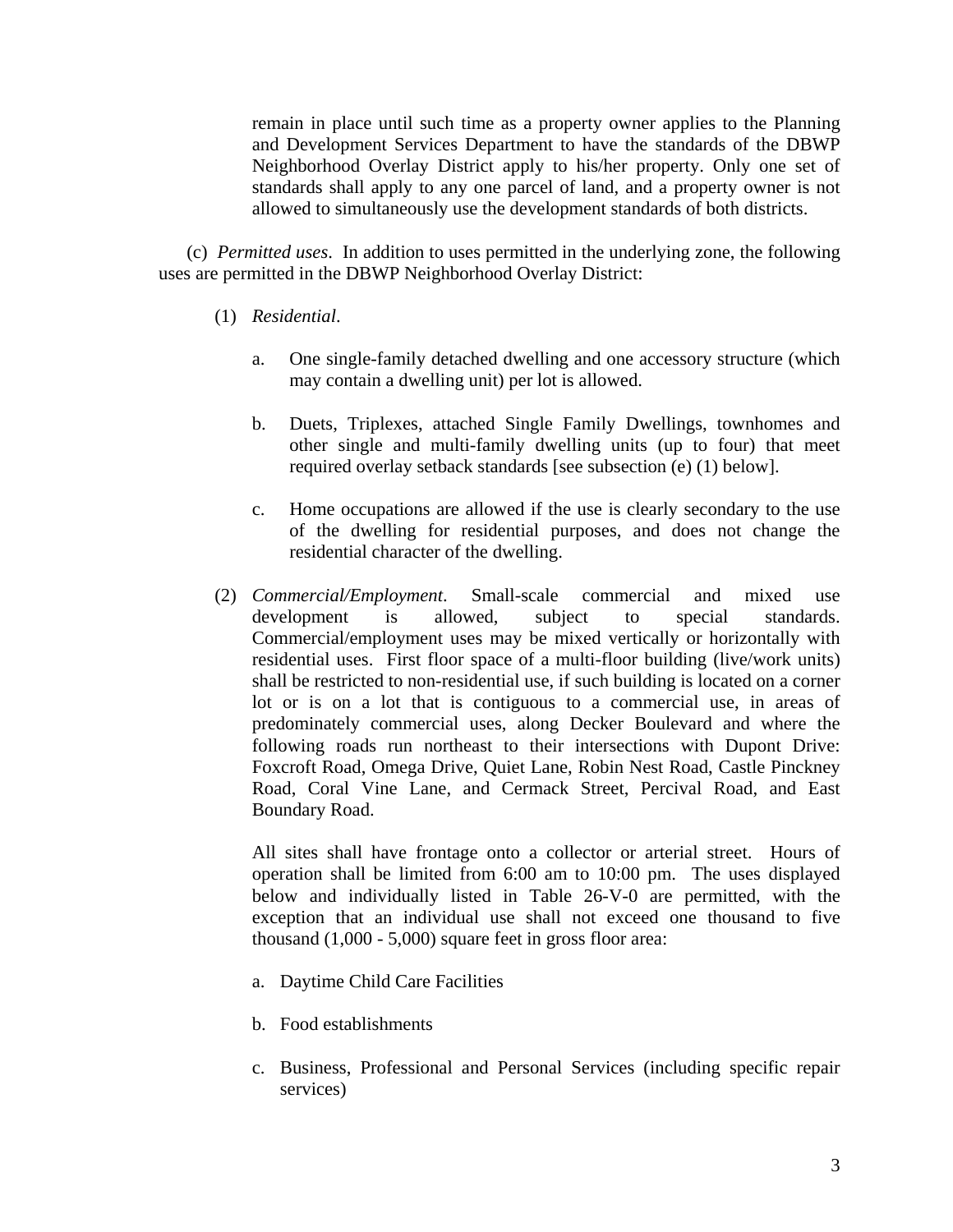- d. Light Retail
- e. Other uses similar to those listed in a.- d., above (subject to approval by the Planning Staff and Planning Commission).
- (3) *Civic/Institutional*. Civic or institutional uses listed in table 26-V-0 shall be integrated vertically or horizontally with residential. Locations are restricted to parcels that exist along streets detailed for commercial/employment use.

(d) *Minimum lot area:* 5,400 square feet, or as determined by DHEC, but in no case shall it be less than 5,400 square feet.

(e) *Design Standards*. Design Standards are adopted to ensure the physical character of projects within the DBWP and to allow the optional development and redevelopment of land consistent with current neighborhood character, along with a traditional neighborhood design approach, to guide this district under smart growth principles.

- (1) *Compact Design*.In order to create a compact design that encourages the Traditional Neighborhood Design (TND) approach, the following standards of density and dimensions will be included in any DBWP proposal. The setbacks for residential dwelling units and mixed residential development (excluding open spaces) shall be determined as follows:
	- a. *Building Setback, Front*.
		- 1. Single-family detached residences shall have a building setback with a minimum of ten (10) feet and a maximum of fifteen (15) feet.
		- 2. Single-family attached residences, multi-family residences, and mixed use buildings shall have a building setback with a minimum of five (5) feet and a maximum of ten (10) feet; provided, however, if the building is on a major arterial road, a ten (10) foot setback is required.
	- b. *Building Setback, Rear Residential*. The principal building on lots devoted to any residential use, including mixed-use, shall be setback no less than five (5) feet from the rear lot line.
	- c. *Side Setbacks*.
		- 1. Provisions (through plan review) for zero lot-line single-family and multi-family dwellings shall be made, provided that a reciprocal access easement is recorded for both lots and townhouses or other attached dwellings, and provided that all dwellings have pedestrian access to the rear yard through means other than the principal structure.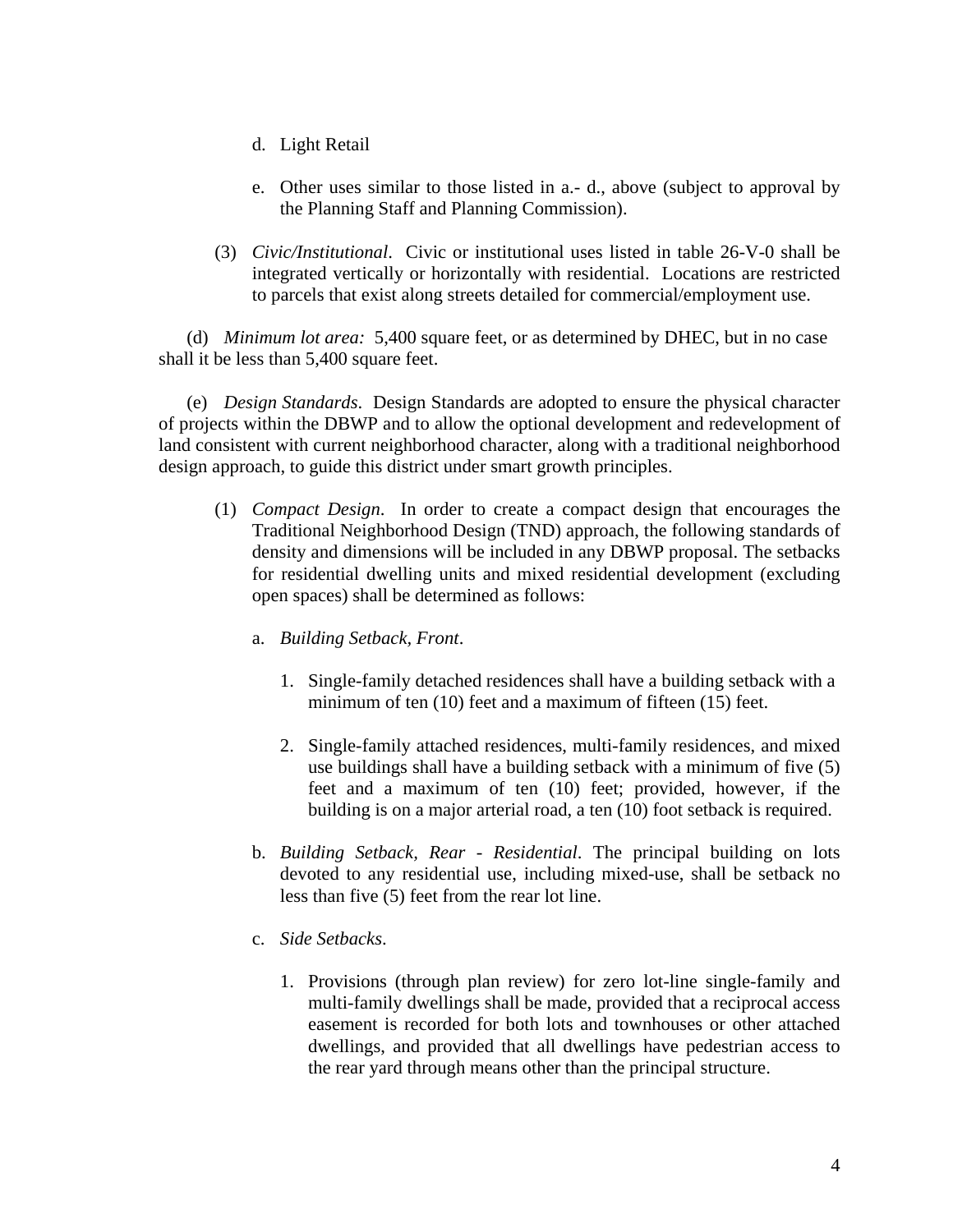2. Mixed uses require a side setback at a minimum of five (5) feet between parcels.

#### d. *Green Space*.

- 1. Green Space shall be required regardless if the residential use is located in an existing, expanded, or new structure.
- 2. The amount of green space must encompass at least ten percent (10%) of the effective lot area.
- (2) *Architectural Standards for New Structures*. A variety of architectural features and building materials is encouraged to give each building or group of buildings a distinct character that is consistent with the maintained existing DBWP housing stock and blends TND techniques.
	- a. *Guidelines for New Structures*.
		- 1. *Height*. New structures within the DBWP district shall be no more than three (3) stories for single-family residential, or five (5) stories for multi-family residential, or mixed use.

Exceptions: If the multi-family or mixed-use development is located adjacent to residentially designated parcels and the maximum building height allowed for the commercial district exceeds that allowed for the adjacent residential district, the maximum building height shall be fifty-two (52) feet. For those areas of parcels within fifty (50) feet of any property with a general plan density designation of ten units per acre or less, the building massing shall step down to thirty (30) feet to address the scale of the adjacent development.

- 2. *Entries and Facades*.
	- [a] The architectural features, materials, and the articulation of a facade of a building shall be continued on all sides visible from a public street or courtyard.
	- [b] The front facade of the principal building on any lot in the DBWP district shall face onto a public street.
	- [c] The front facade shall not be oriented to face directly toward a parking lot.
	- [d] Porches, pent roofs, roof overhangs, hooded front doors, or other similar architectural elements shall define the front entrance to all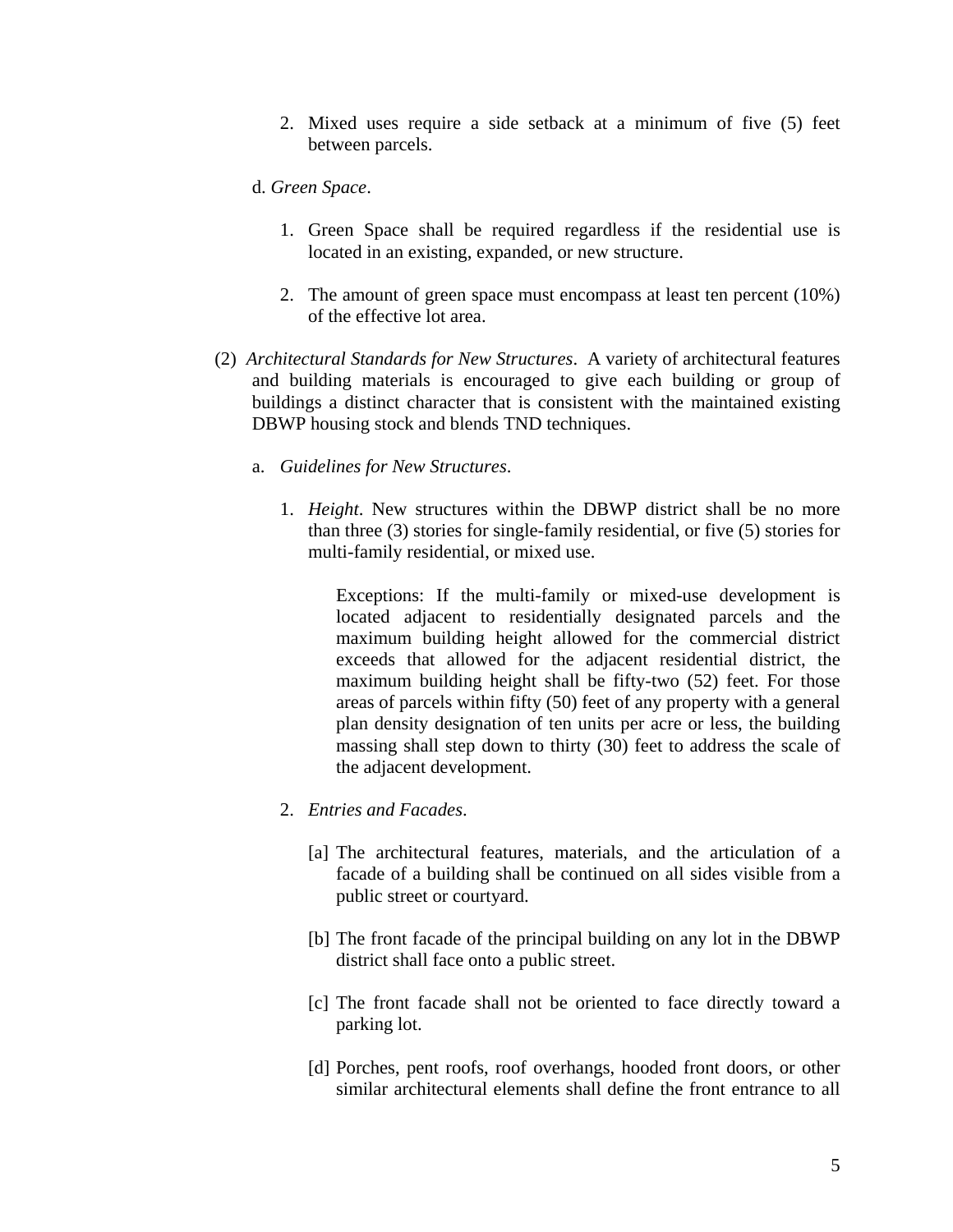residences.

- [e] Porches: usable porches and stoops should form a predominate motif of the building design for single residential buildings and be located on the front and/or side of the building. Usable front porches are at least six (6) feet deep and twelve (12) feet in width.
- [f] Raised entries are required to provide privacy, all residential entrances within fifteen (15) feet of the sidewalk shall be raised from the finished grade (at the building line) a minimum of  $1\frac{1}{2}$ feet.
- [g] For multi-family and multi-use buildings, a minimum of fifteen percent (15%) of the front facade on the ground floor shall be transparent, consisting of window or door openings allowing views into and out of the interior.
- 3. *Design Requirements*. In order to encourage the compatibility of new infill duplex and attached single-family development with the surrounding neighborhood, all new infill shall utilize at least (4) of the following design features:
	- [a] Dormers.
	- [b] Recessed entries.
	- [c] Cupolas.
	- [d] Bay or bow windows.
	- [e] Garages.
	- [f] Window shutters.
	- [g] Roof with pitch greater than nominal eight (8) to twelve (12).
	- [h] Off-sets on building face or roof (minimum 12 inches).
	- [i] Gables.
	- [j] Covered porch or entry with pillars or posts.
	- [k] Eaves (minimum 6 inches).
	- [l] Garage set at least ten (10) feet behind the front face of the primary dwelling unit.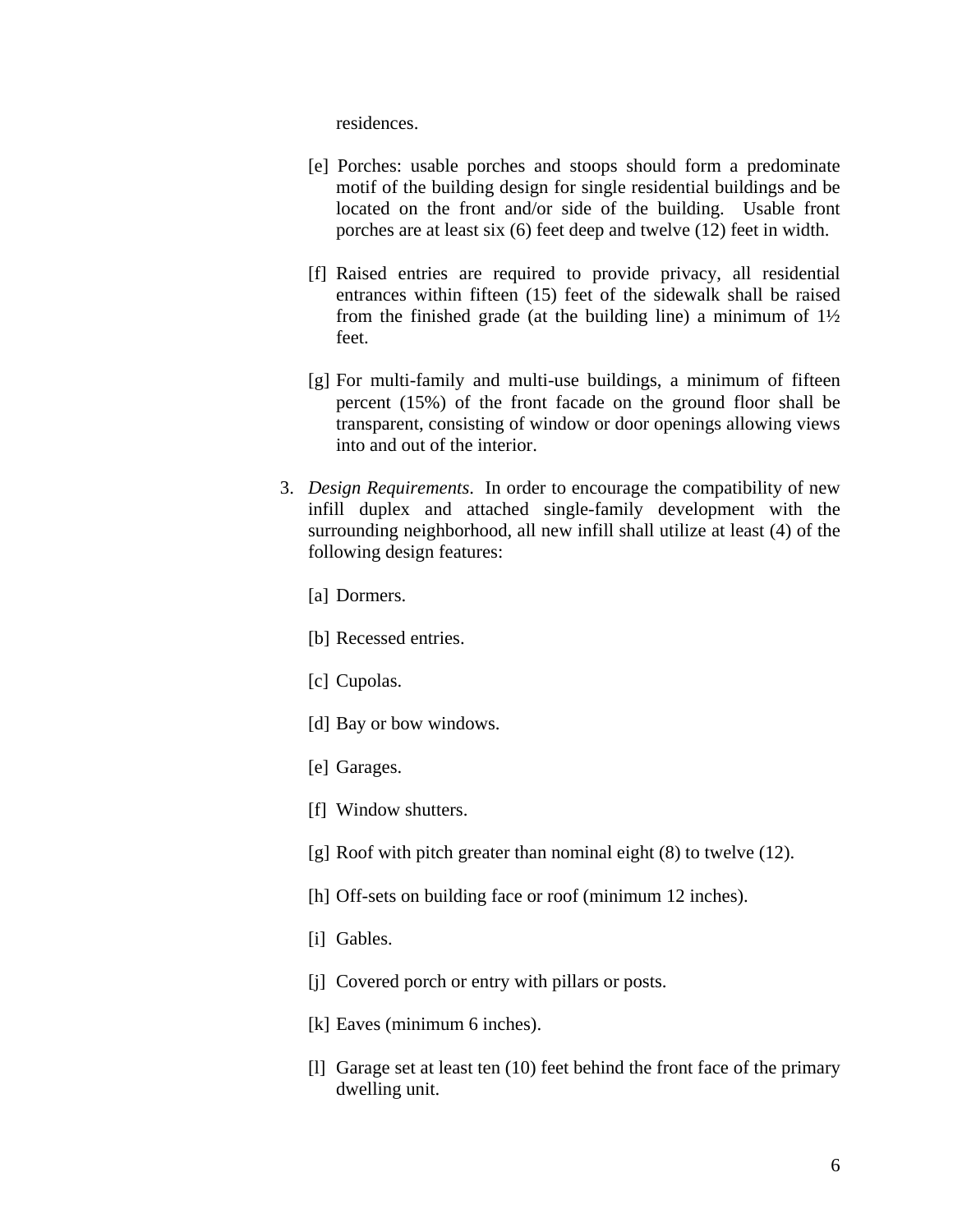[m] Exterior window trim that is a minimum of four (4) inches in width.

- b. *Garages and Accessory Dwelling Units*. One (1) detached garage (that may or may not include a dwelling unit) or one (1) detached accessory dwelling unit may be placed on a single-family detached residential lot, provided that the accessory dwelling unit shall not exceed eight hundred (800) square feet and is set off to the side or back of the principal building.
- c. *Exterior signage*. A comprehensive sign program is required for the entire DBWP Neighborhood Overlay District to establish a uniform theme. Signs shall share a common style (e.g., size, shape, material). In the mixed-use area, signs shall be wall signs or cantilever signs. Cantilever signs shall be mounted perpendicular to the building face and shall not exceed two (2) square feet. Wall signs shall be sized and placed to fit within the character of the architectural elements.
- d. *Parking requirements*. On-street parking shall count toward any minimum parking requirements.
	- 1. In residential areas, parking may be provided on-site. One (1) offstreet parking space with unrestricted ingress and egress shall be provided for each dwelling unit.
	- 2. Multi-family residential development must provide one (1) parking space for every dwelling unit and an additional one (1) parking space for every third bedroom.
	- 3. In any designated mixed-use area, all parking lots shall be located at the rear or side of a building. The parking lot shall not exceed a maximum depth of sixty-two (62) feet, (two-way aisle with parking on both sides), not including required landscaping. If located at the side, screening shall be provided as specified in Landscaping and Screening Standards.
	- 4. Access for service vehicles should provide a direct route to service and loading dock areas, while avoiding movement through parking areas and roads throughout the district.
	- 5. All parking over the minimum requirements shall be paved with pervious paving material. The reduction of impervious surfaces through the use of interlocking pavers is required for parking areas of periodic uses.
	- 6. Joint use parking. Where at least two (2) uses either within a mixed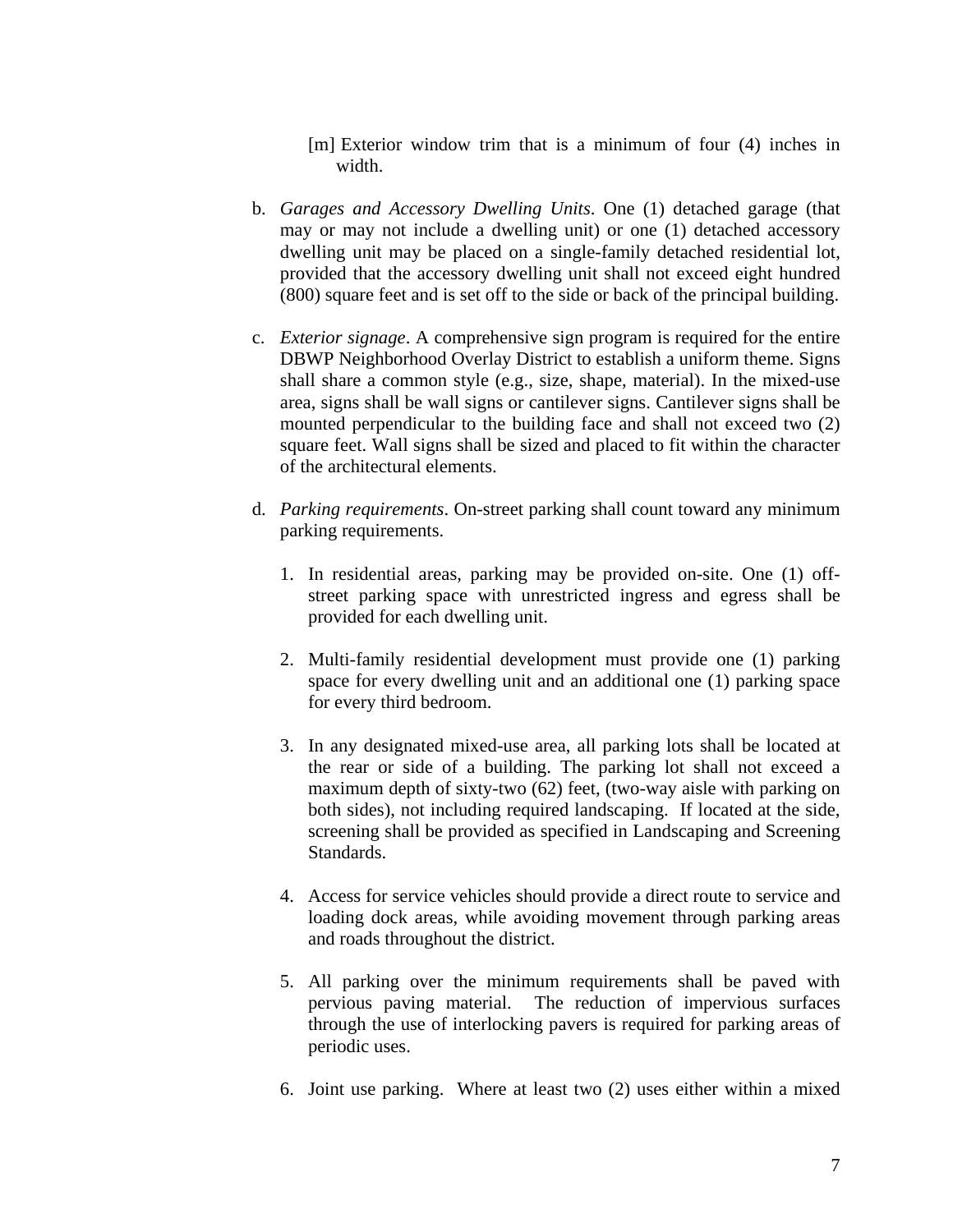use development or on adjacent parcels that each require parking, have different peak parking demands during different times of the day, shared parking is required. Where this is applied, the landscaping requirements may be reduced by five percent (5%). Shared parking shall meet the requirements of Section 26-173(e)(2).

- (3) *Bicycle Parking*. Bicycle parking for all non-residential uses and for residential uses of more than four (4) units per building is required. A minimum of five (5) bicycle spaces per fifty (50) parking/auto spaces (or percentage thereof), with a maximum of ten (10), is required.
- (4) *Outdoor lighting*.
	- a. Street lighting shall be provided along street frontage for projects greater than one (1) acre. Smaller, column street-lights should be used. Streetlights shall be installed on both sides of the street at intervals of no greater than seventy-five (75) feet. A pole or pedestal mounted luminaire, ten to twelve (10-12) feet in height with a full spectrum bulb, not more than one hundred seventy-five (175) watts. Street lighting design shall meet the minimum standards developed by the Illumination Engineering Society.
	- b. Exterior lighting shall be directed downward in order to reduce glare onto adjacent properties.
- (5) *Landscaping and Screening Standards*. Overall composition and location of landscaping shall complement the scale of the development and its surroundings. In general, larger, well-placed contiguous planting areas shall be preferred to smaller, disconnected areas.
	- a. *General Screening*. Where screening is required by section 26-176 of this chapter, it shall be at least three (3) feet in height, unless otherwise specified. Required screening shall be at least fifty percent (50%) opaque throughout the year.
	- b. *Street trees***.** A minimum of one (1) deciduous tree, with full maturity between twenty to forty (20-40) feet in height, per thirty (30) feet of street frontage, or fraction thereof, shall be required. Trees should preferably be located between the sidewalk and the curb, within the landscaped area of a boulevard, or in tree wells installed in pavement or concrete. If placement of street trees within the right-of-way will interfere with utility lines, trees may be planted within the front yard setback adjacent to the sidewalk. Species of trees as well as the planting standards are located in the Richland County Development Design Manual.
	- c. *Landscaping*. All areas of a site not occupied by buildings, required parking, driveways, walkways or service areas shall be landscaped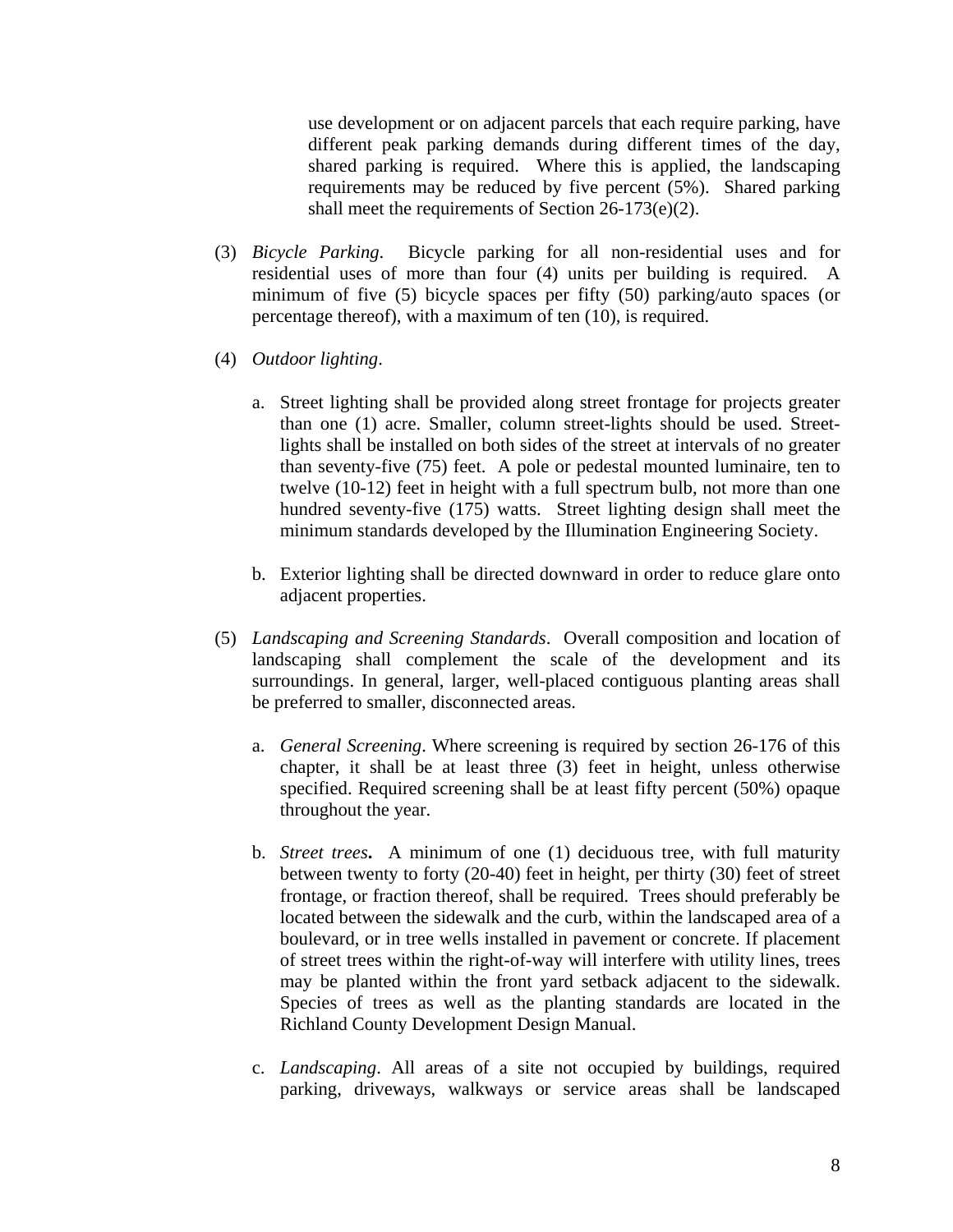according to an approved landscape plan in accordance with section 26- 176 of this chapter.

- d. *Installation and Maintenance of Landscaping Materials*.
	- 1. All landscaping is to consist of natural (native) landscaping material to be installed to current international society of arboriculture standards (ISA) landscaping planting standards.
	- 2. Maintenance and replacement of landscape materials shall be the responsibility of the property owner. Landscape maintenance should incorporate environmentally sound management practices, including the use of water and energy-efficient irrigation systems such as drip irrigation, and pruning primarily for plant health and public safety, replacing dead materials annually.
- e. *Parking Area Landscaping and Screening*.
	- 1. All parking and loading areas fronting public streets or sidewalks, and all parking and loading areas abutting residential districts or uses, shall provide:
		- [a] A landscaped area at least five (5) feet wide along the public street or sidewalk.
		- [b] Screening at least three (3) feet in height and not less than fifty percent (50%) opaque.
		- [c] One tree for each twenty-five (25) linear feet of parking lot frontage.
	- 2. The corners of parking lots, "islands," and all other areas not used for parking or vehicular circulation shall be landscaped. Vegetation can include turf grass, native grasses or other perennial flowering plants, vines, shrubs or trees. Such spaces may include architectural features such as benches, kiosks or bicycle parking.

SECTION IV. Severability. If any section, subsection, or clause of this ordinance shall be deemed to be unconstitutional or otherwise invalid, the validity of the remaining sections, subsections, and clauses shall not be affected thereby.

SECTION V. Conflicting Ordinances Repealed. All ordinances or parts of ordinances in conflict with the provisions of this ordinance are hereby repealed.

SECTION X. Effective Date. This ordinance shall be enforced from and after \_\_\_\_\_\_\_\_\_, 2009.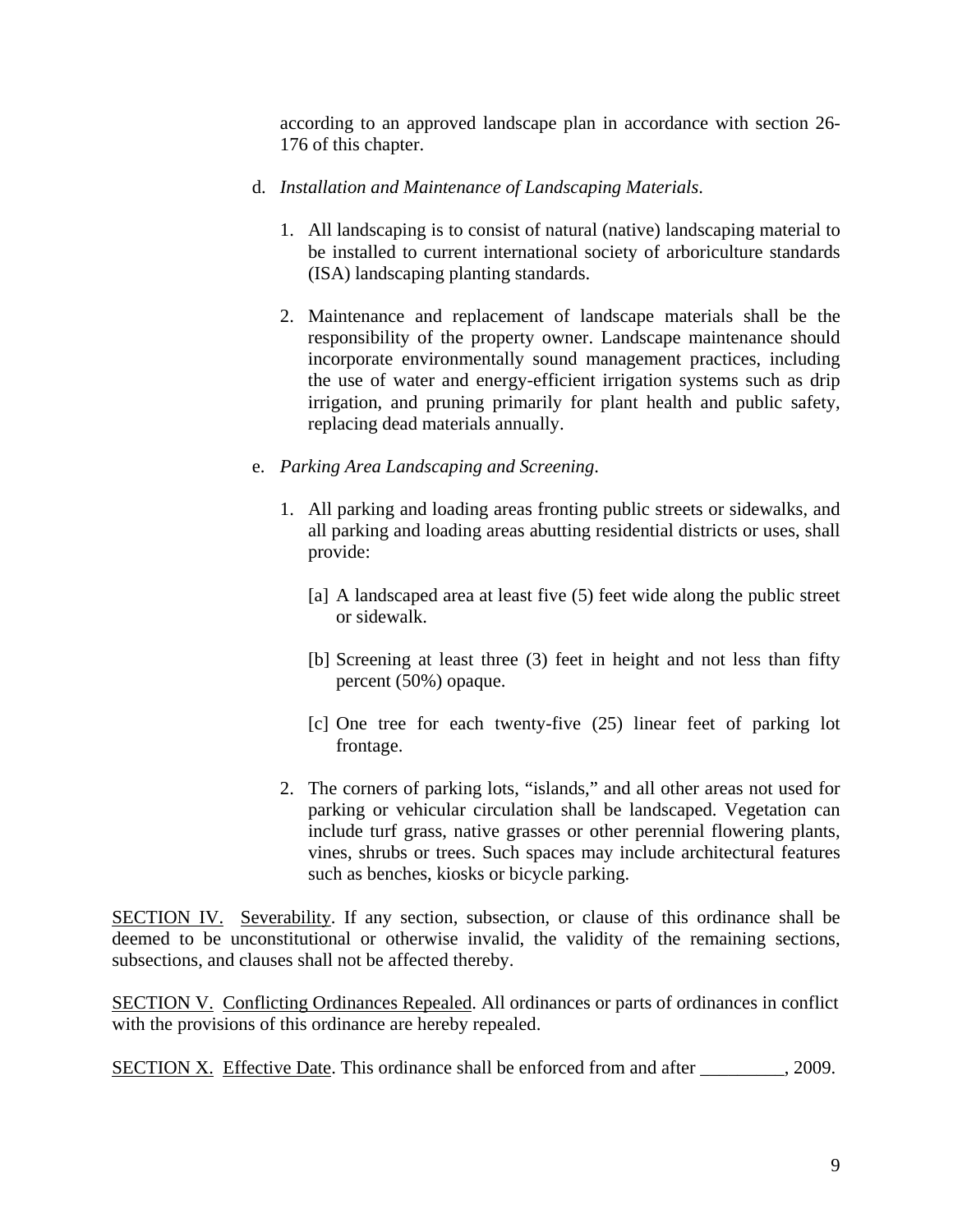# RICHLAND COUNTY COUNCIL

 $BY:$ \_\_\_\_\_\_\_\_\_\_\_\_\_\_\_\_\_, Chair

ATTEST THIS THE \_\_\_\_\_ DAY

\_\_\_\_\_\_\_\_\_\_\_\_\_\_\_\_\_\_\_\_\_\_\_\_\_\_\_\_\_\_\_\_\_

OF\_\_\_\_\_\_\_\_\_\_\_\_\_\_\_\_\_, 2009

Michielle R. Cannon-Finch Clerk of Council

## RICHLAND COUNTY ATTORNEY'S OFFICE

Approved As To LEGAL Form Only No Opinion Rendered As To Content

Second Reading: Third Reading:

Public Hearing: January 27, 2009 (tentative) First Reading: January 27, 2009 (tentative)

 $\frac{1}{2}$